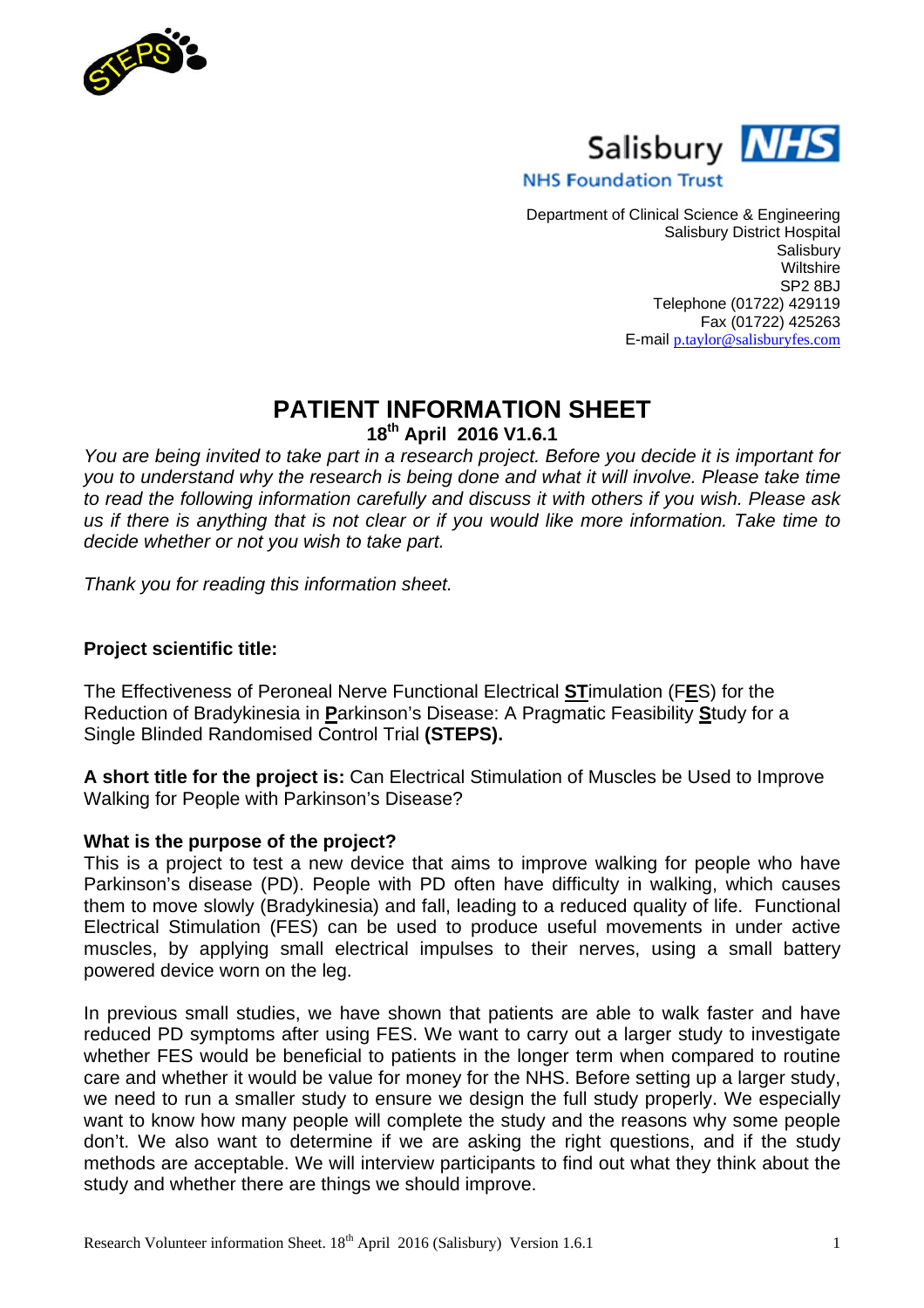

Sixty-eight people who have PD will be randomly allocated to have either FES with routine care or routine care alone. Over 22 weeks we will measure the changes in walking speed, falls, quality of life and PD symptoms.

### **What is Functional Electrical Stimulation (FES)?**

FES is a none-invasive treatment that uses small electrical impulses to activate weak or paralysed muscles and so produce useful movement. The electrical impulses work by exciting the nerves leading to the muscles. Self–adhesive patches (electrodes) held in place using a leg cuff are placed on the skin close to the nerve supplying the muscle. Leads connect the electrodes to a stimulator (ODFS Pace) that produces the impulses. Electrical stimulation feels like pins and needles and most people quickly become used to the sensation.

The ODFS Pace is a FES device developed by researchers at Salisbury District Hospital. It consists of a small battery powered control box, which is worn on a leg cuff, placed around the leg just below the knee. The stimulation activates a nerve called the common peroneal nerve and this causes the muscles that lift the foot to contract. The stimulation is turned on and off using a small pressure sensitive footswitch placed in the shoe. This ensures the stimulation only acts when the wearer wants to lift their foot from the ground.



#### **Figure 1a.** 1b.

a) The ODFS Pace and leg cuff, b) the cuff mounted electrodes relative to the underlining common peroneal nerve, fibula bone and muscles.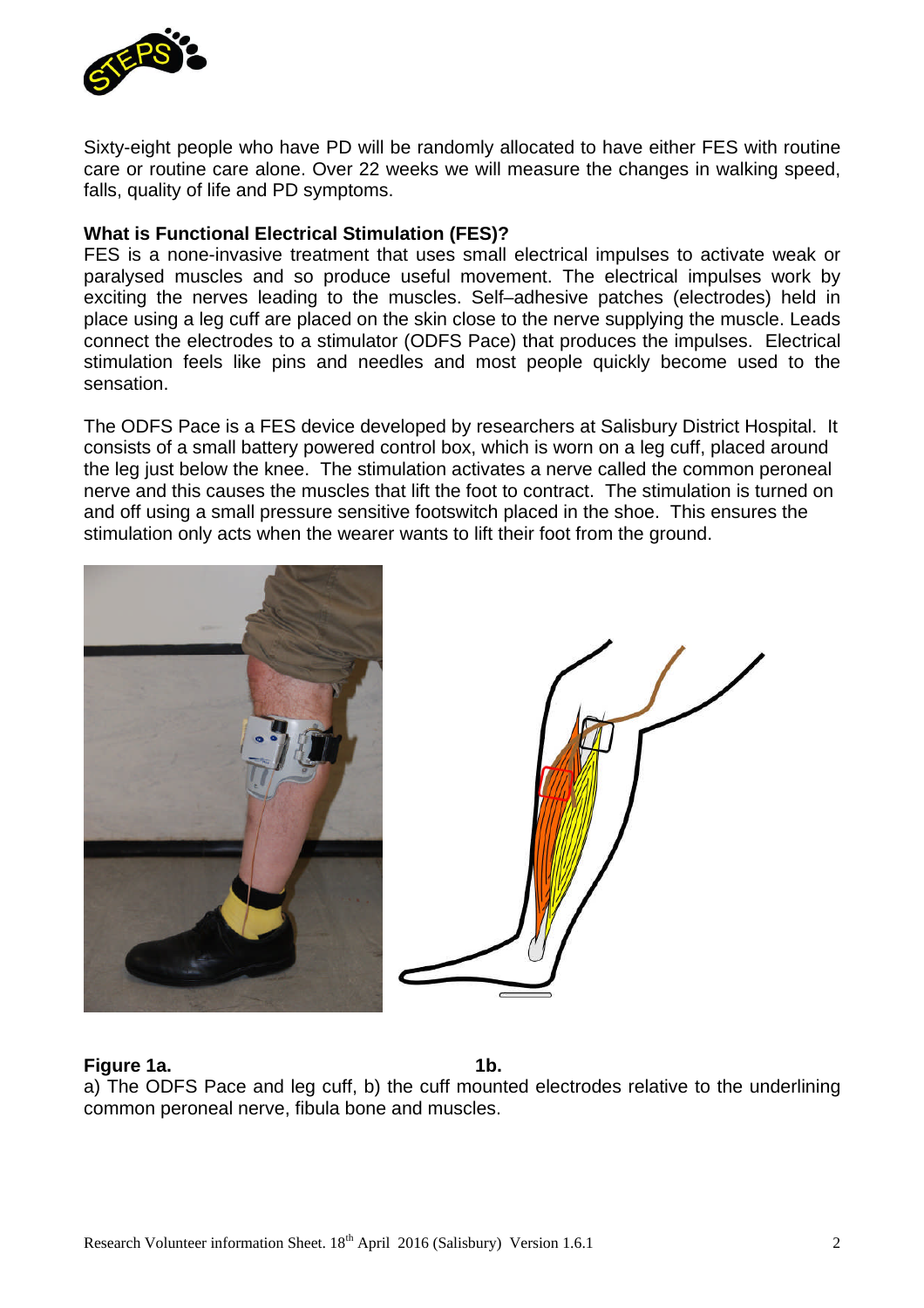

### **Why have I been chosen?**

You have been identified as someone who has walking that may be affected by PD. However, before you can be offered a place on the study, your suitability will be assessed against the following criteria:

### *Inclusion criteria summary*

- difficulty with one or more aspects of your walking
	- reduced movement of the foot and ankle while walking
	- slow walking
	- short rapid strides
	- freezing while walking
	- short stride length

• able to walk 10m with appropriate walking aids but without assistance from another person

### *Exclusion criteria summary*

- treatment other than standard drug therapy
- pregnancy
- cardiac pacemaker, or other active medical implanted devices
- other medical conditions that affect walking
- malignancy or skin conditions in the lower leg area.

#### **Do I have to take part?**

No, it is up to you to decide whether or not to take part. If you do decide to take part you will be asked to sign a consent form. During the project, you are free to withdraw at any time and without giving a reason. A decision to withdraw at any time, or a decision not to take part, will not affect the standard of care you receive from Salisbury District Hospital.

#### **What if I do not wish to take part?**

That's Fine. However, we would be very interested to know your reasons for not taking part. This is so we can improve the design of our future study. We would therefore like to invite you to complete the reply slip at the end of this information and contact the study centre to take part in a short telephone interview. No effort will be made to change your mind, only to understand your reasons for not taking part. This is totally voluntary.

#### **How long will I be involved with the project if I take part?**

The study lasts 22 weeks in total of which 18 weeks (group 2 only) is spent using the treatment at home.

#### **What will happen to me if I take part?**

If you decide to take part, your suitability for the study will be assessed by a researcher. This will involve a timed 10m walk test, a physical examination of your lower limbs, some questions about your medical history and a short questionnaire. Please bring a repeat prescription listing any medication you take.

If you are eligible, you will be offered an appointment to begin the study. This may be on the same day as the initial screening appointment. This appointment will take 60 to 90 minutes during which you will complete further questionnaires, assessments and walking tests. You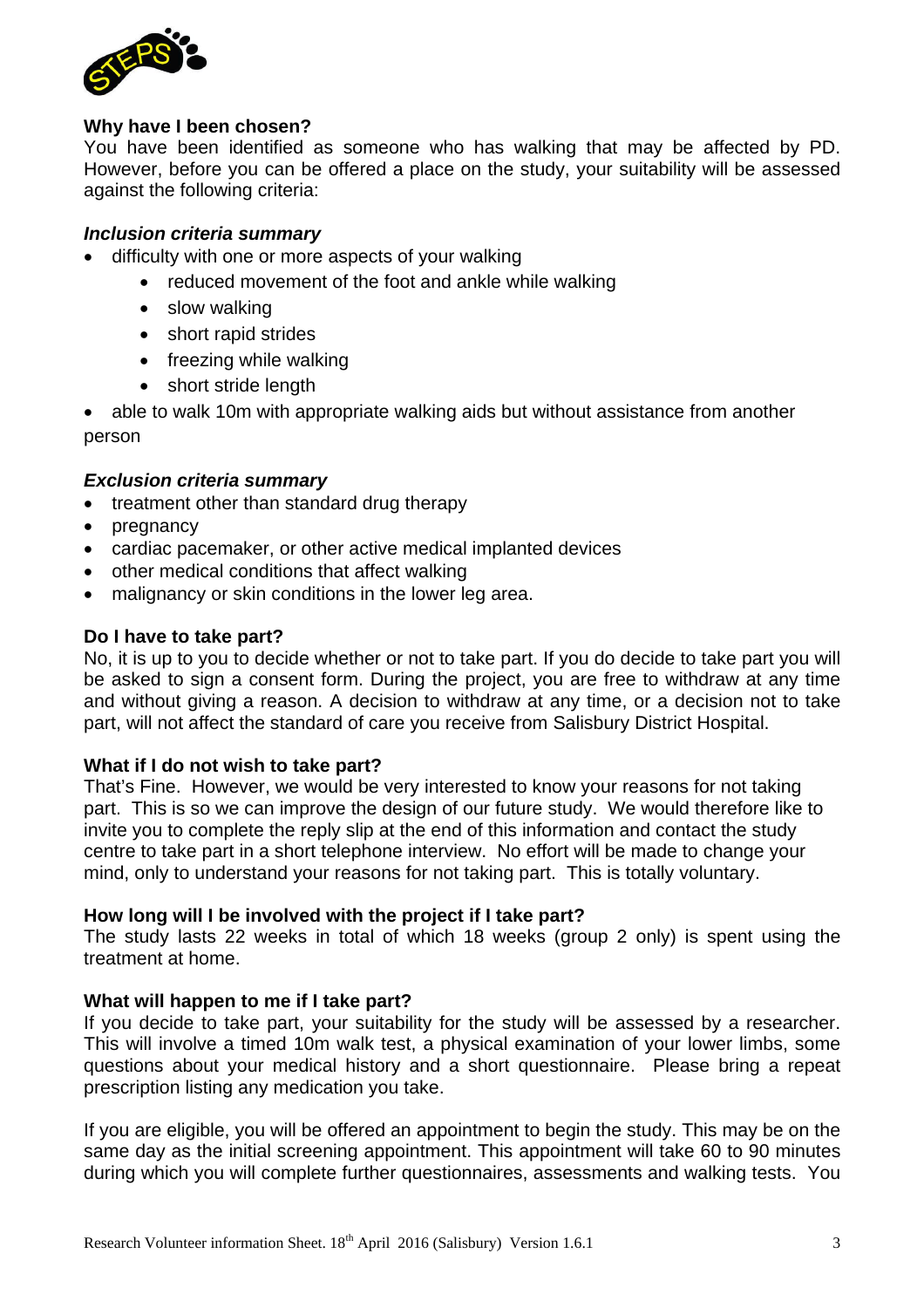

will also be given a diary to fill in each day to record any falls or contacts with medical services.

Once all the assessments have been completed, the next step is to be allocated to either group 1 (normal care) or group 2 (FES). This is done using a computer randomisation system and is completely out of the control of the researchers. If you are allocated to group1 (normal care) you will be given an appointment to attend the next assessment session, which will be 6 weeks later. If you are allocated to group 2 (FES) you will be given an appointment to start FES treatment.

#### **Clinical Assessment Sessions**

For both groups there will be three further assessment sessions; one at 6 weeks, one at 18 weeks and a final one at 22 weeks. The 22 week assessment is 4 weeks after group 2 have stopped using FES. At each session the measurements taken at the first session, will be repeated.

All of the outcome measures will be performed by a clinician who is "blinded" to which group each participant is in. This is so they cannot be biased in the way they make the assessments. It is **very important** that you do not tell the clinician which group you are in. Assessment sessions will take 60 to 90 minutes.

#### **Normal Care (group 1)**

Participants allocated to group 1 will continue with their normal care. Although they will not receive the FES, their role in the study is equally important as group 2. This is because we need an accurate record of normal care and the way people respond to it, in order to make a comparison with the new treatment.

#### **FES Treatment (group 2)**

If you are allocated to group 2 (FES) you will be invited to two clinic sessions, in the same week, to begin treatment. At the first session the FES device will be set up for you and you and if appropriate, your partner or carer will be shown how to use it. At the second session your use of the device will be checked and any further adjustments made if required. You will also be asked to complete a timed 10m walk test with and without FES.

You will be asked to take the FES device home and use it daily. At first your use will be limited to short walks. The amount you use FES will be increased daily over a three week period at which point you will be able to use it whenever you walk.

You will be asked to return to the FES clinic 6 weeks later where the device and your use of it will be checked. Any further adjustments will be made if required and further instruction in its use given. The timed 10m walking test will be repeated.

The final visit to the FES clinic will be at week 18 (12 weeks after the 6 week visit). At this visit the timed 10m walk test will be repeated and you will be asked to complete a short questionnaire about you experience of using FES. You will be asked to return the equipment to the clinic.

Each clinic appointment takes about 60 minutes. Where possible they will be on the same day and immediately after the Clinical Assessment sessions.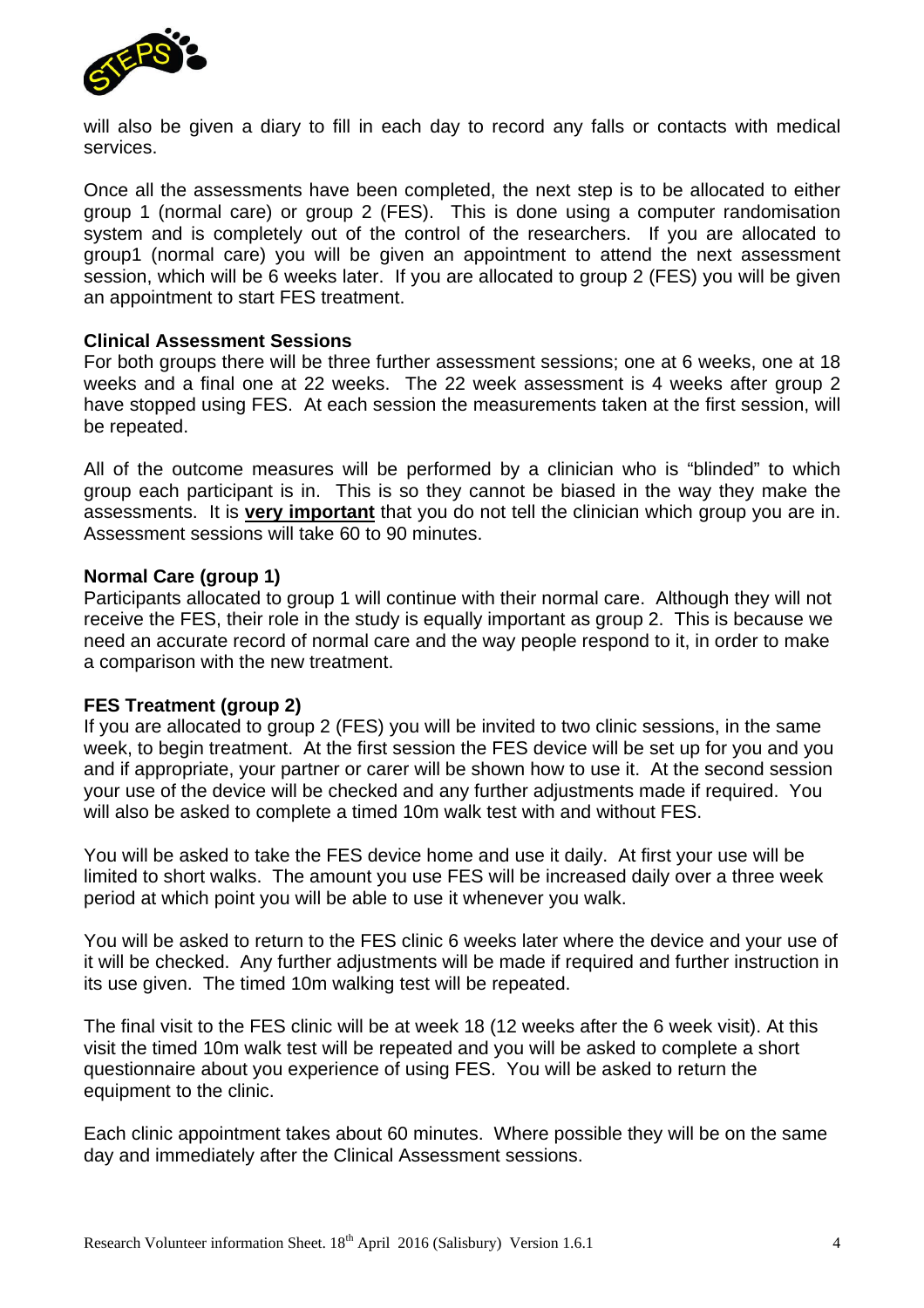



**Figure 2. Study visits**

# **What clothes should I wear?**

Wear what you feel comfortable in. We will need to have access to your lower legs for the physical examinations and if you are allocated to group 2, we will need to put electrodes on your legs. Loose trousers, a skirt or shorts would be ideal. Tights or stockings should not be worn if you are in group 2 (FES)

### **Telephone Interviews**

In order to find out what the study participants think about their mobility, the study and FES, 24 participants will be invited to take part in two short telephone interviews. The first will be at the beginning of the study, before group 2 have begun FES. The second will be at the end of the study. We will also ask permission to contact and interview people who leave the study early to find out their reasons. All interviews will be confidential and identifiable information will not be reported or feedback to either the assessor or treating clinician. Interview will be carried out by a researcher in the University of Southampton. If appropriate, a limited number of interviews may be carried out face-to-face at the participant's home or other location. Interviews will be digitally recorded and analysed later.

### **What facilities does your department have?**

There are disabled parking facilities outside the department. Within the department there are toilets suitable for wheelchair users and we have facilities to enable privacy when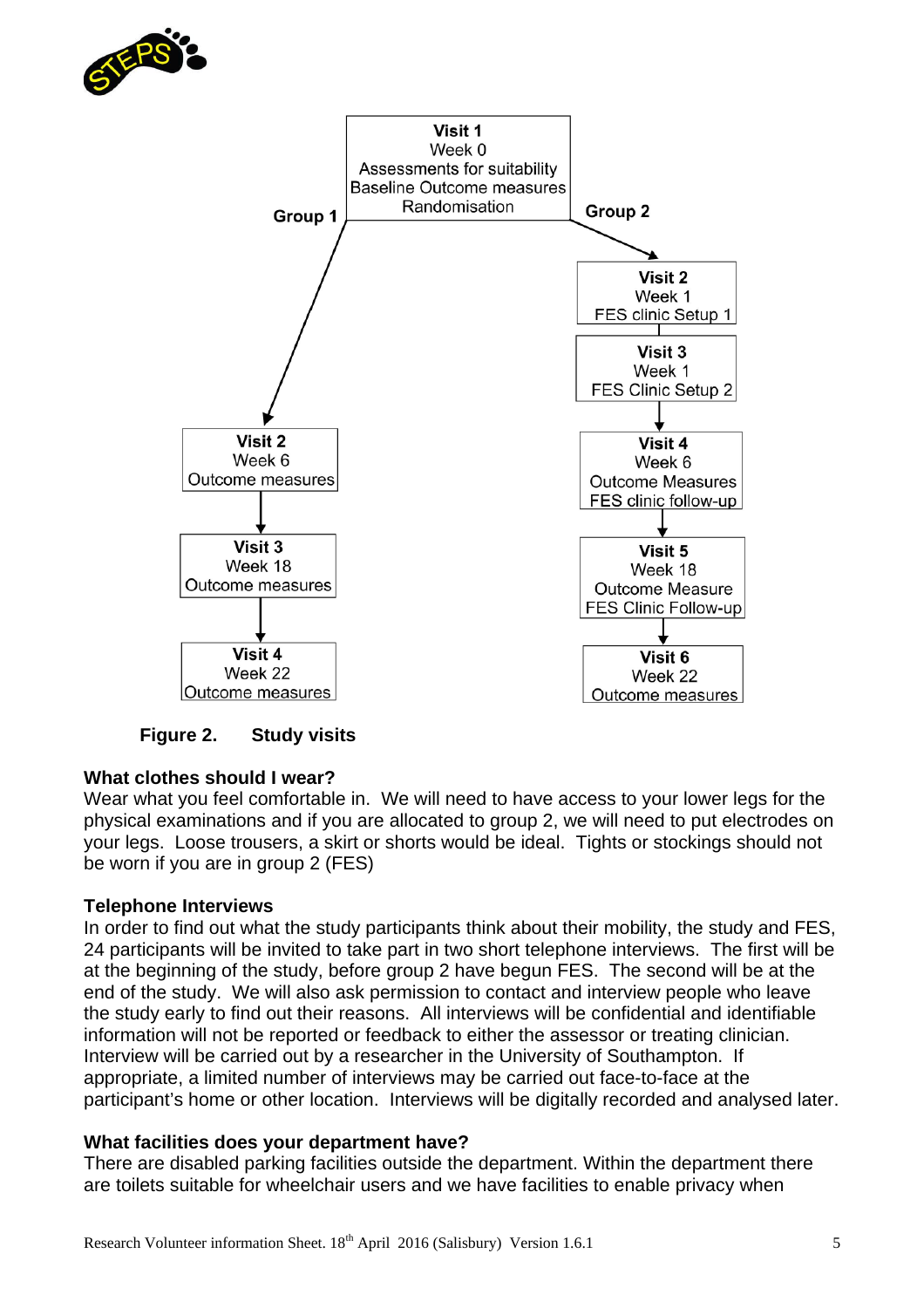

changing, placing electrodes or measuring equipment. Chaperones will be provided as necessary.

### **What are the possible disadvantages and risks of taking part?**

There are no known serious side effects from using FES, but there are some minor risks.

The stimulation feels a bit like pins and needles. Most people quickly become used to it, but it is possible that you may find the sensation too uncomfortable and may decide too not to use the stimulator. Similarly, turning the stimulation up too high may be uncomfortable, but not dangerous.

In some cases skin irritation can occur. If this happens, then you are asked to contact us. We will provide advice on how to solve the problem.

Some people who have epilepsy can have an increase in symptoms in response to electrical stimulation.

The ODFS Pace, the device used in this study, has been extensively used by people who have other neurological conditions such as Multiple Sclerosis and stroke. No serious adverse effects from using the device have been recorded.

### **What are the possible benefits of taking part?**

Although it has not yet been scientifically proven, our preliminary evidence indicates that FES can improve walking speed, reduce falls and may reduce the overall impact of PD. If we produce good evidence for these effects, the study may lead to a new treatment being available within the NHS.

### **What if new information becomes available?**

Sometimes during the course of a research project, new information becomes available about the treatment that is being studied. If this happens, we will tell you about it and discuss with you whether you want to continue in the study. If you decide to withdraw we will make arrangements for your care to continue. If you decide to continue in the study you will be asked to sign an updated consent form.

With your permission, we will contact your doctor and, where appropriate, your medical consultant before you start on the trial. If you do start the trial and there is any new information from your doctor, consultant or one of the researchers that could affect you continuing on the project, we may ask you to withdraw from the project. In reaching any decision we will discuss it fully with you and consider your best interests at all times.

#### **Will I have my expenses reimbursed?**

You are entitled to claim travel expenses which will be reimbursed at 24 pence a mile up to a maximum of 100 miles for each return trip. Public transport fares may also be reimbursed. A claim form will be provided at the end of your participation in the study.

#### **What happens when the research project stops?**

You will be asked to return the equipment to the hospital. If you have found FES of benefit and wish to continue its use after week 22, FES is not routinely available from the NHS for PD. It is therefore necessary for your doctor to apply to the NHS for funding to continue the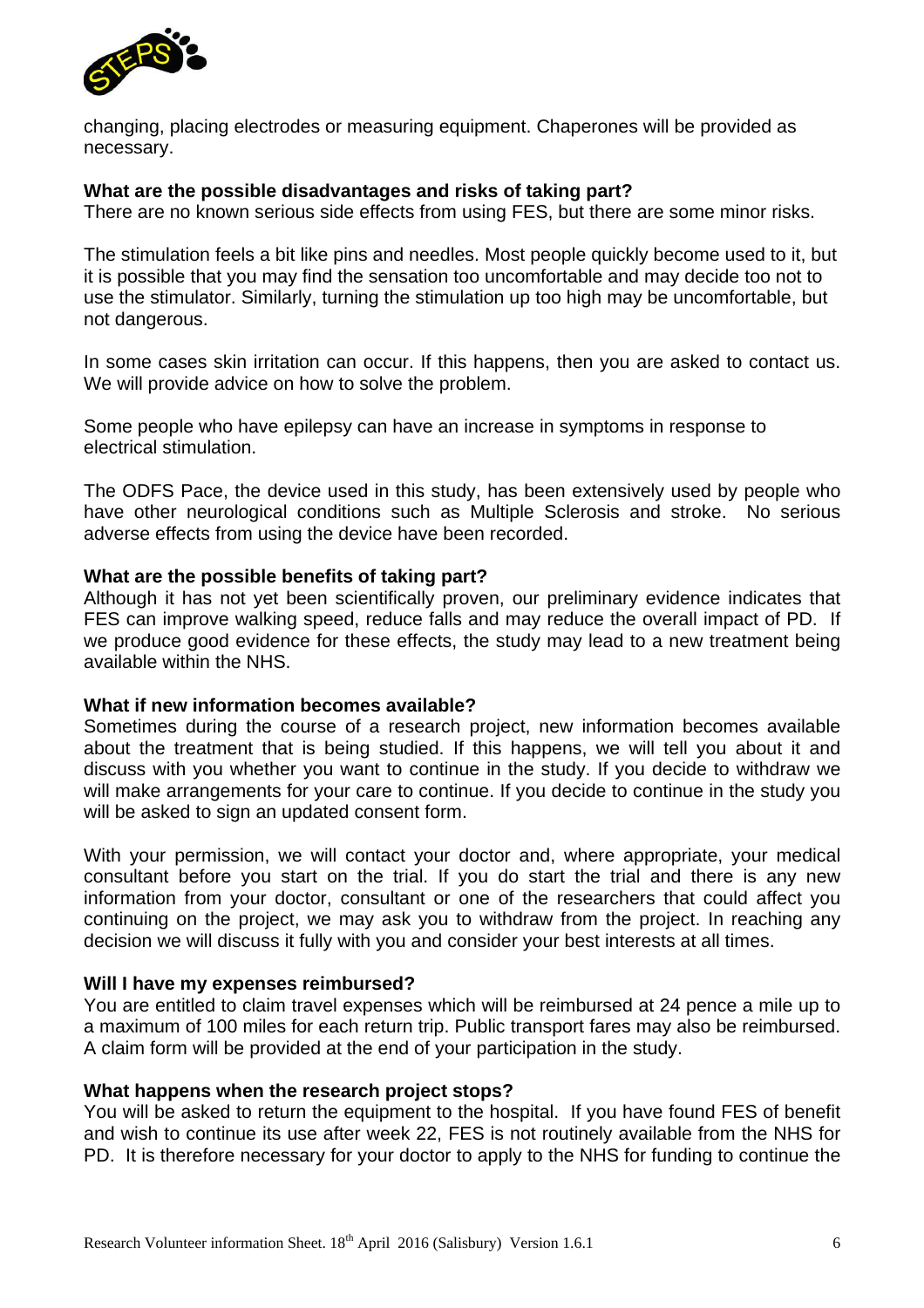

treatment. While we will supply evidence to support the application, funding is not guaranteed. There is an option to pay privately for FES.

### **What if something goes wrong?**

If you are harmed by taking part in this research project, there are no special compensation arrangements. If you are harmed due to someone's negligence, then you may have grounds for a legal action but you may have to pay for it. Regardless of this, if you wish to complain, or have any concerns about any aspect of the way you have been approached or treated during the course of this project, the normal National Health Service complaints mechanisms will be available to you. For information about how to complain please contact: Customer Care, Salisbury District Hospital, Salisbury Wiltshire SP2 8BJ. Tel 0800 374 208, e-mail CustomerCare@salisbury.nhs.uk.

### **Will my taking part in this project be kept confidential?**

All information collected about you during the course of the research will be kept strictly confidential. Each patient on the project will be given a unique code that does not contain any personal details. The study information will be stored on computers at Plymouth University for a period of one year following completion of the project. Only members of the research team and the Peninsula Clinical Trials Unit (PenCTU) at Plymouth University will have direct access to the study information. Non person identifiable records will be stored by Salisbury District Hospital for a period of 10 years following the completion of the projects.

In the consent form, we will ask for your permission to allow restricted access to your medical records. This access will only be by the named researchers who are members of NHS staff within this department.

### **What will happen to the results of the research project?**

A report will be submitted to the National Institute of Health Research, which is funding this work. The results will be used for planning the next stage of research. Findings may also be published in scientific and medical journals, at conferences and at training days for clinicians. Confidentiality and patient anonymity will always be maintained. If you are interested, we would be pleased to discuss the results and conclusions from the project with you.

### **Who is organising and funding the research?**

The study is organised by the Dept. of Clinical Science and Engineering at Salisbury District Hospital and funded by the National Institute of Health Research as part of their Research for Patient Benefit funding stream. The money is to cover research expenses associated with the project, including part of the salaries of the research staff. No payment is made to your referring doctor.

#### **Who has reviewed the project?**

This project and information sheet were prepared in consultation with the STEPS project Patient Advisory Group. All research in the NHS is looked at by an independent Research Ethics Committee to protect your safety, rights, wellbeing and dignity. This study has been reviewed and given favourable opinion by South West Cornwall and Plymouth Research Ethics Committee.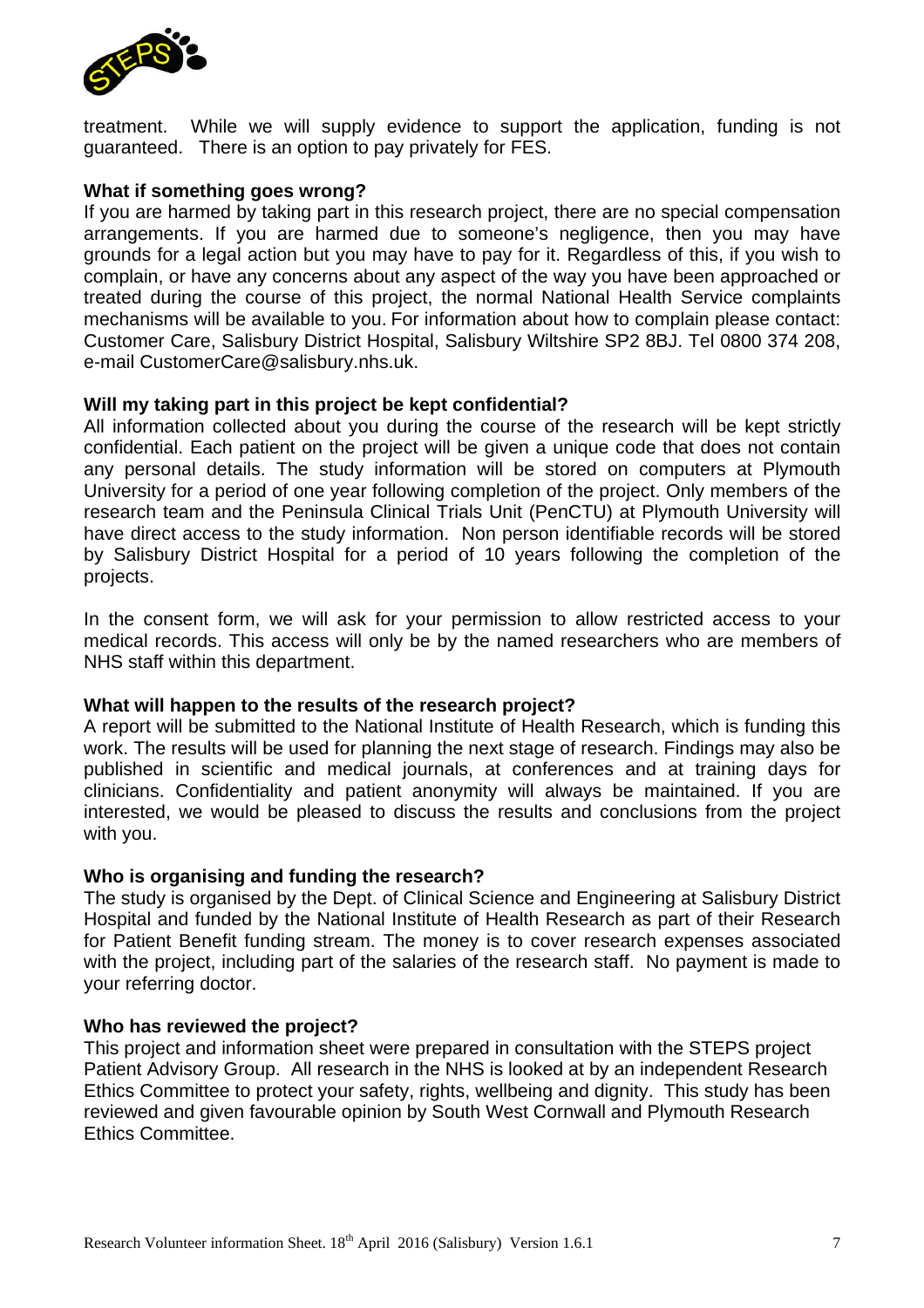

### **Contact for further information**

If you need further information about the project, please contact:

- **Paul Taylor.** Chief Investigator
- **Trish Sampson.** Researcher Department of Clinical Science and Engineering, Salisbury District Hospital, Salisbury, Wiltshire, SP2 8BJ. Telephone. 01722 429119 / 01722 439559

E-mail: p.taylor@salisburyfes.com trish@salisburyfes.com

 **James Lee.** Movements Disorders Nurse Specialist Wilton Community Team, Integrated Community Health, Wilton Health Centre 1st Floor, Market Place, Wilton SP2 0HT Telephone. 01722 746769 / Mob: 07786 334362 E-mail: JamesN.Lee@gwh.nhs.uk

If you wish to participate in this project or would like to report your reasons for not taking part, please complete the form at the end of this information and return it in the stamped addressed envelope provided.

Thank you for reading this information sheet.